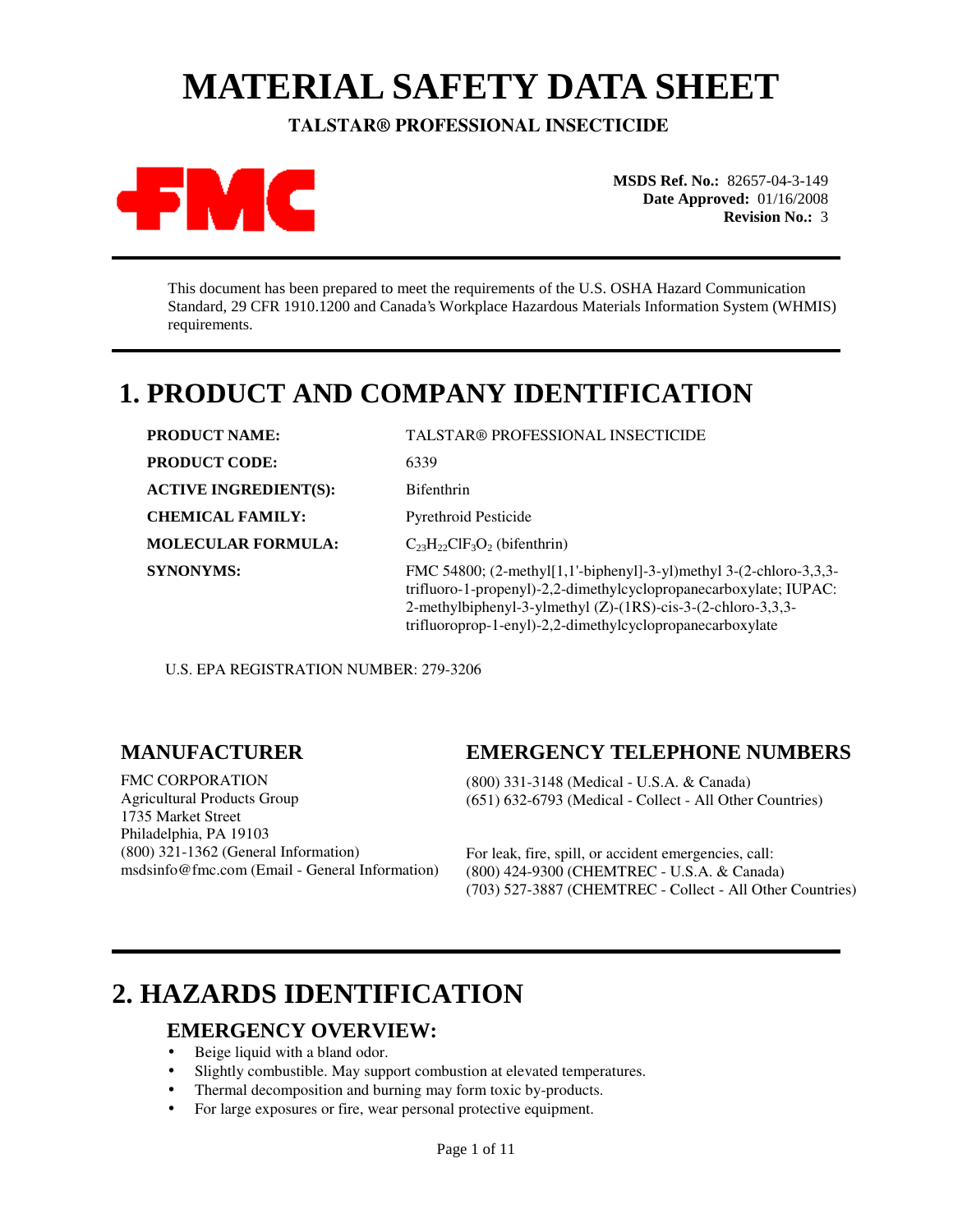• Highly toxic to fish and aquatic organisms. Keep out of drains and water courses.

**POTENTIAL HEALTH EFFECTS:** Effects from overexposure may result from either swallowing, inhaling or coming into contact with the skin or eyes. Symptoms of overexposure include bleeding from the nose, tremors and convulsions. Contact with bifenthrin may occasionally produce skin sensations such as rashes, numbing, burning or tingling. These skin sensations are reversible and usually subside within 12 hours.

**MEDICAL CONDITIONS AGGRAVATED:** None presently known.

## **3. COMPOSITION / INFORMATION ON INGREDIENTS**

| <b>Chemical Name</b> | CAS#          | $Wt.\%$ | EC No.    | <b>EC Class</b>                             |
|----------------------|---------------|---------|-----------|---------------------------------------------|
| <b>Bifenthrin</b>    | 82657-04-3    | 7.9     | None      | R25-20-43-50/53; S1/2-23-<br>24-37-38-45-29 |
| Propylene Glycol     | $57 - 55 - 6$ | < 6.2   | 200-338-0 | Not classified                              |

## **4. FIRST AID MEASURES**

**EYES:** Flush with plenty of water. Get medical attention if irritation occurs and persists.

**SKIN:** Wash with plenty of soap and water.

**INGESTION:** Call a poison control center or doctor immediately for treatment advice. Have person sip a glass of water if able to swallow. Do not induce vomiting unless told to do so by a poison control center or doctor. Do not give anything to an unconscious person.

**INHALATION:** Remove to fresh air. If breathing difficulty or discomfort occurs and persists, contact a medical doctor.

**NOTES TO MEDICAL DOCTOR:** This product has low oral, dermal and inhalation toxicity. It is practically non-irritating to the eyes and is non-irritating to the skin. Reversible skin sensations (paresthesia) may occur and ordinary skin salves have been found useful in reducing discomfort. Treatment is otherwise controlled removal of exposure followed by symptomatic and supportive care.

## **5. FIRE FIGHTING MEASURES**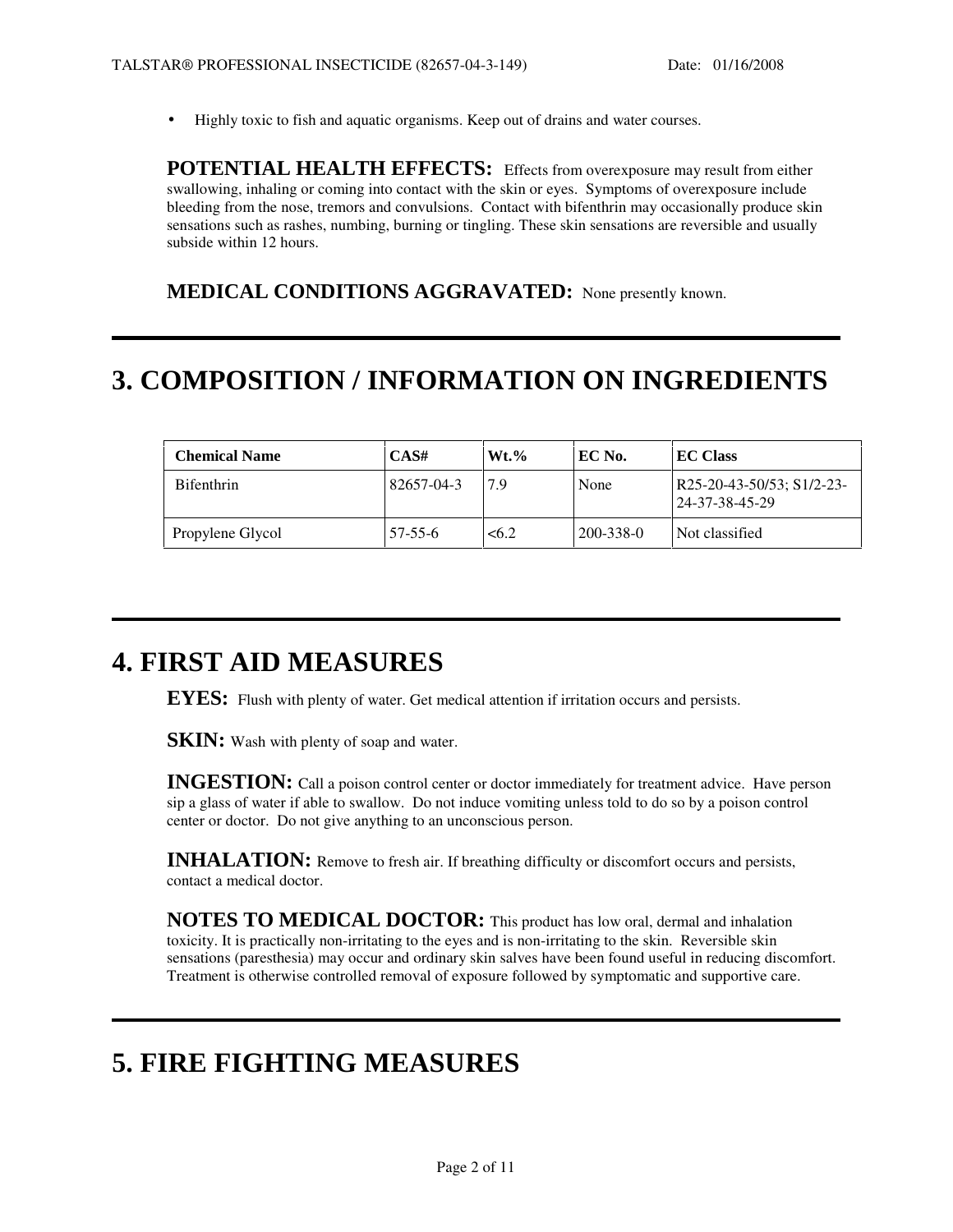**EXTINGUISHING MEDIA:** Foam, CO<sub>2</sub> or dry chemical. Soft stream water fog only if necessary. Contain all runoff.

**FIRE / EXPLOSION HAZARDS:** Slightly combustible. This material may support combustion at elevated temperatures.

**FIRE FIGHTING PROCEDURES:** Isolate fire area. Evacuate downwind. Wear full protective clothing and self-contained breathing apparatus. Do not breathe smoke, gases or vapors generated.

### **6. ACCIDENTAL RELEASE MEASURES**

RELEASE NOTES: Isolate and post spill area. Wear protective clothing and personal protective equipment as prescribed in Section 8, "Exposure Controls/Personal Protection". Keep unprotected persons and animals out of the area.

Keep material out of lakes, streams, ponds and sewer drains. Dike to confine spill and absorb with a noncombustible absorbent such as clay, sand or soil. Vacuum, shovel or pump waste into a drum and label contents for disposal.

To clean and neutralize contaminated area, scrub area with a solution of detergent (e.g. commercial product such as SuperSoap™, Tide®, Spic and Span®, or other high pH detergent) and water. Let solution sit for 5 minutes. Use a stiff brush to scrub affected area. Repeat if necessary to remove visible staining. Additional decontamination can be made by applying bleach (Clorox® or equivalent) to affected area.

Absorb wash-liquid as noted above, remove visibly contaminated soil and place into recovery / disposal container (plastic, open-top steel drum or equivalent). Place all clean-up material in a container, seal and dispose of in accordance with the method outlined in Section 13 "Disposal Considerations" below.

For further information on spill clean-up, waste disposal, or return of salvaged product, call the FMC Emergency Hotline number listed in Section 1 "Product and Company Identification" above.

## **7. HANDLING AND STORAGE**

**HANDLING AND STORAGE:** Store in a cool, dry, well-ventilated place. Do not use or store near heat, open flame or hot surfaces. Store in original containers only. Keep out of reach of children and animals. Do not contaminate other pesticides, fertilizers, water, food or feed by storage or disposal.

## **8. EXPOSURE CONTROLS / PERSONAL PROTECTION**

**ENGINEERING CONTROLS:** Use local exhaust at all process locations where vapor or mist may be emitted. Ventilate all transport vehicles prior to unloading.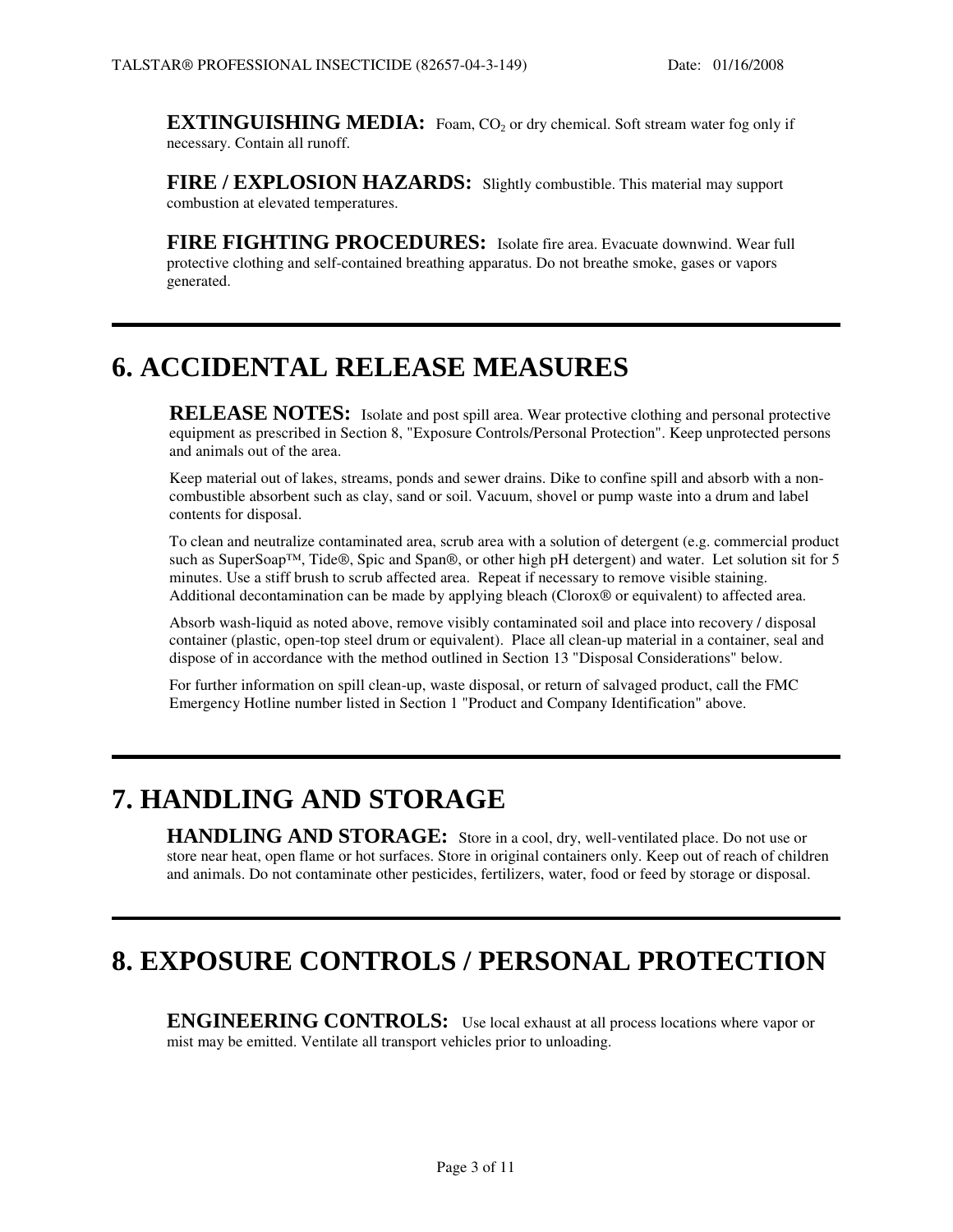### **PERSONAL PROTECTIVE EQUIPMENT**

**EYES AND FACE:** For splash, mist or spray exposure, wear chemical protective goggles or a face shield.

**RESPIRATORY:** For splash, mist or spray exposure wear, as a minimum, a properly fitted air-purifying respirator with an organic vapor cartridge (OV) or canister with any R, P or HE prefilter (approved by U.S. NIOSH/MSHA, EU CEN or comparable certification organization). Respirator use and selection must be based on airborne concentrations.

**PROTECTIVE CLOTHING:** Depending upon concentrations encountered, wear coveralls or long-sleeved uniform and head covering. For larger exposures as in the case of spills, wear full body cover barrier suit, such as a PVC suit. Leather items - such as shoes, belts and watchbands - that become contaminated should be removed and destroyed. Launder all work clothing before reuse (separately from household laundry).

**GLOVES:** Wear chemical protective gloves made of materials such as rubber, neoprene, or PVC. Thoroughly wash the outside of gloves with soap and water prior to removal. Inspect regularly for leaks.

**WORK HYGIENIC PRACTICES:** Clean water should be available for washing in case of eye or skin contamination. Wash skin prior to eating, drinking, chewing gum, or using tobacco. Shower at the end of the workday.

### **COMMENTS:**

Personal protective recommendations for mixing or applying this product are prescribed on the product label. Information stated above provides useful, additional guidance for individuals whose use or handling of this product is not guided by the product label.

## **9. PHYSICAL AND CHEMICAL PROPERTIES**

| <b>ODOR:</b>                        | Bland                             |
|-------------------------------------|-----------------------------------|
| <b>APPEARANCE:</b>                  | Beige liquid                      |
| <b>DENSITY / WEIGHT PER VOLUME:</b> | 8.53 lb/gal. $(1024 \text{ g/L})$ |
| <b>FLASH POINT:</b>                 | $> 100$ °C ( $> 212$ °F) (TCC)    |
| <b>MOLECULAR WEIGHT:</b>            | 422.9 (bifenthrin)                |
| pH:                                 | 6.7                               |
| <b>SOLUBILITY IN WATER:</b>         | Disperses                         |
| <b>SPECIFIC GRAVITY:</b>            | 1.024 @ 20 $\degree$ C (water =1) |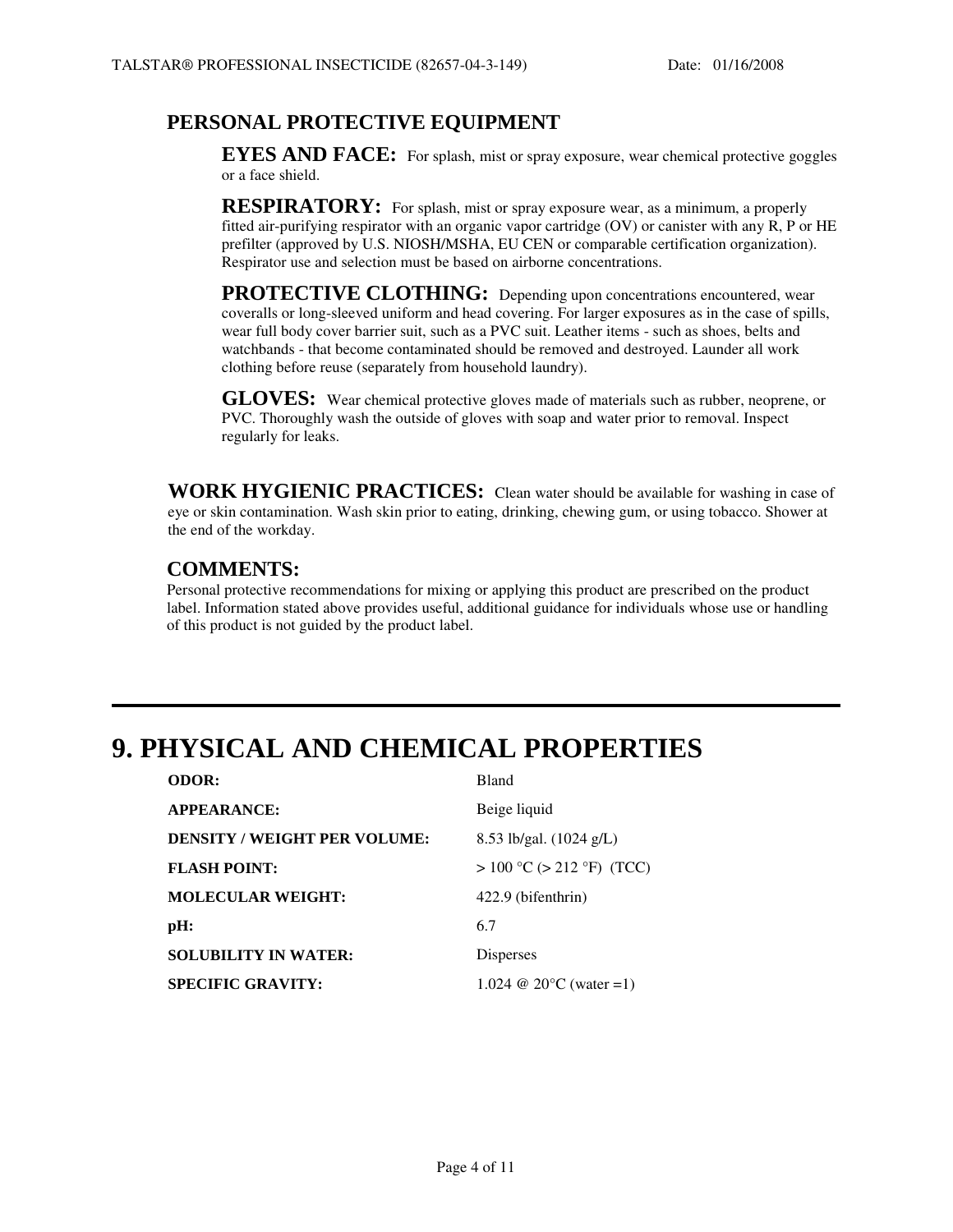### **10. STABILITY AND REACTIVITY**

| <b>CONDITIONS TO AVOID:</b>                                                  | Excessive heat and fire.                           |
|------------------------------------------------------------------------------|----------------------------------------------------|
| <b>STABILITY:</b>                                                            | Stable                                             |
| POLYMERIZATION:                                                              | Will not occur                                     |
| HAZARDOUS DECOMPOSITION PRODUCTS: Carbon monoxide, carbon dioxide, chlorine, | fluorine, hydrogen chloride and hydrogen fluoride. |

## **11. TOXICOLOGICAL INFORMATION**

**EYE EFFECTS:** Practically non-irritating

**SKIN EFFECTS:** Non-irritating

**DERMAL LD**<sub>50</sub>**:**  $>$  2,000 mg/kg (rabbit)

**ORAL LD50:** 632 mg/kg (rat)

**INHALATION LC50:** 11.58 mg/l (1 h) (rat)

**ACUTE EFFECTS FROM OVEREXPOSURE:** This product has low oral, dermal and inhalation toxicity. It is practically non-irritating to the eyes and is non-irritating to the skin. Large doses of bifenthrin ingested by laboratory animals produced signs of toxicity including convulsions, tremors and bloody nasal discharge. Bifenthrin does not cause acute delayed neurotoxicity. Experience to date indicates that contact with bifenthrin may occasionally produce skin sensations such as rashes, numbing, burning or tingling. These sensations are reversible and usually subside within 12 hours. In humans, ingestion of large amounts of propylene glycol has resulted in symptoms of reversible central nervous system depression including stupor, rapid breathing and heartbeat, profuse sweating and seizures.

**CHRONIC EFFECTS FROM OVEREXPOSURE:** No data available for the formulation. In studies with laboratory animals, bifenthrin did not cause reproductive toxicity or teratogenicity. Tremors were associated with repeated exposure of laboratory animals to bifenthrin. In lifetime feeding studies conducted with laboratory animals, a slight increase in the incidence of urinary bladder tumors at the highest dose in male mice was considered to be an equivocal response, not evidence of a clear compound-related effect. The overall absence of genotoxicity has been demonstrated in mutagenicity tests with bifenthrin. Repeated overexposure to propylene glycol can produce central nervous system depression, hemolysis and minimal kidney damage.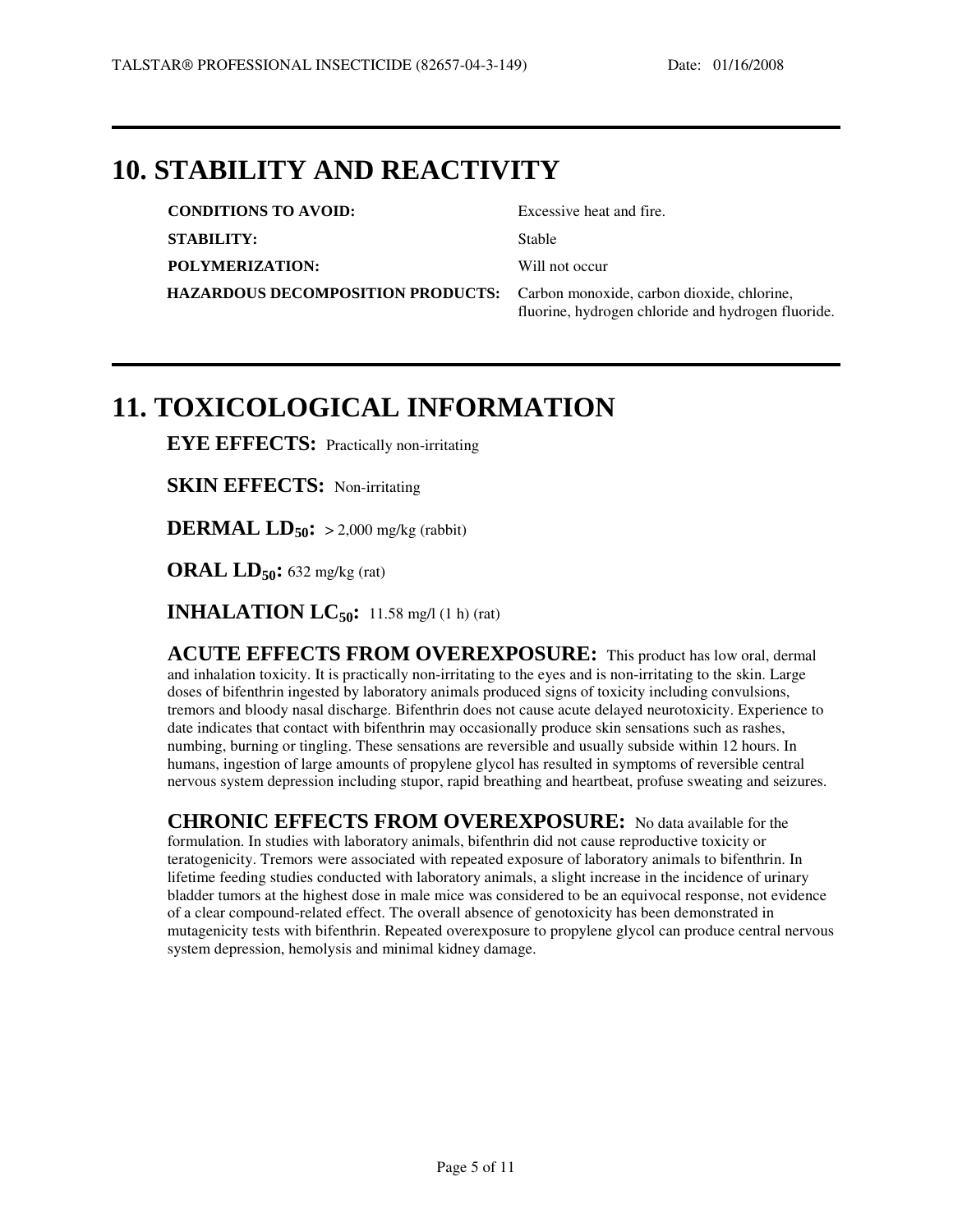### **CARCINOGENICITY:**

| NTP:          | Not listed         |
|---------------|--------------------|
| <b>IARC:</b>  | Not listed         |
| <b>OSHA:</b>  | Not listed         |
| <b>OTHER:</b> | Not Listed (ACGIH) |

## **12. ECOLOGICAL INFORMATION**

Unless otherwise indicated, the data presented below are for the active ingredient.

**ENVIRONMENTAL DATA:** In soil, bifenthrin is stable over a wide pH range and degrades at a slow rate that is governed by soil characteristics. Bifenthrin will also persist in aquatic sediments. Bifenthrin has a high Log Pow (6.6), a high affinity for organic matter, and is not mobile in soil. Therefore, there is little potential for movement into ground water. There is the potential for bifenthrin to bioconcentrate (BCF <2,000).

**ECOTOXICOLOGICAL INFORMATION:** Bifenthrin is highly toxic to fish and aquatic arthropods and  $LC_{50}$  values range from 0.0038 to 17.8  $\mu$ g/L. In general, the aquatic arthropods are the most sensitive species. Care should be taken to avoid contamination of the aquatic environment. Bifenthrin had no effect on mollusks at its limit of water solubility. Bifenthrin is only slightly toxic to both waterfowl and upland game birds  $(LD_{50}$  values range from 1,800 mg/kg to >2,150 mg/kg).

## **13. DISPOSAL CONSIDERATIONS**

**DISPOSAL METHOD:** Open dumping or burning of this material or its packaging is prohibited. If spilled material cannot be disposed of by use according to label instructions, an acceptable method of disposal is to incinerate in accordance with local, state and national environmental laws, rules, standards and regulations. However, because acceptable methods of disposal may vary by location and regulatory requirements may change, the appropriate agencies should be contacted prior to disposal.

**EMPTY CONTAINER:** Non-returnable containers that held this material should be cleaned, prior to disposal, by triple rinsing. Containers which held this material may be cleaned by being triplerinsed, and recycled, with the rinsate being incinerated. Do not cut or weld metal containers. Vapors that form may create an explosion hazard.

### **14. TRANSPORT INFORMATION**

### **U.S. DEPARTMENT OF TRANSPORTATION (DOT)**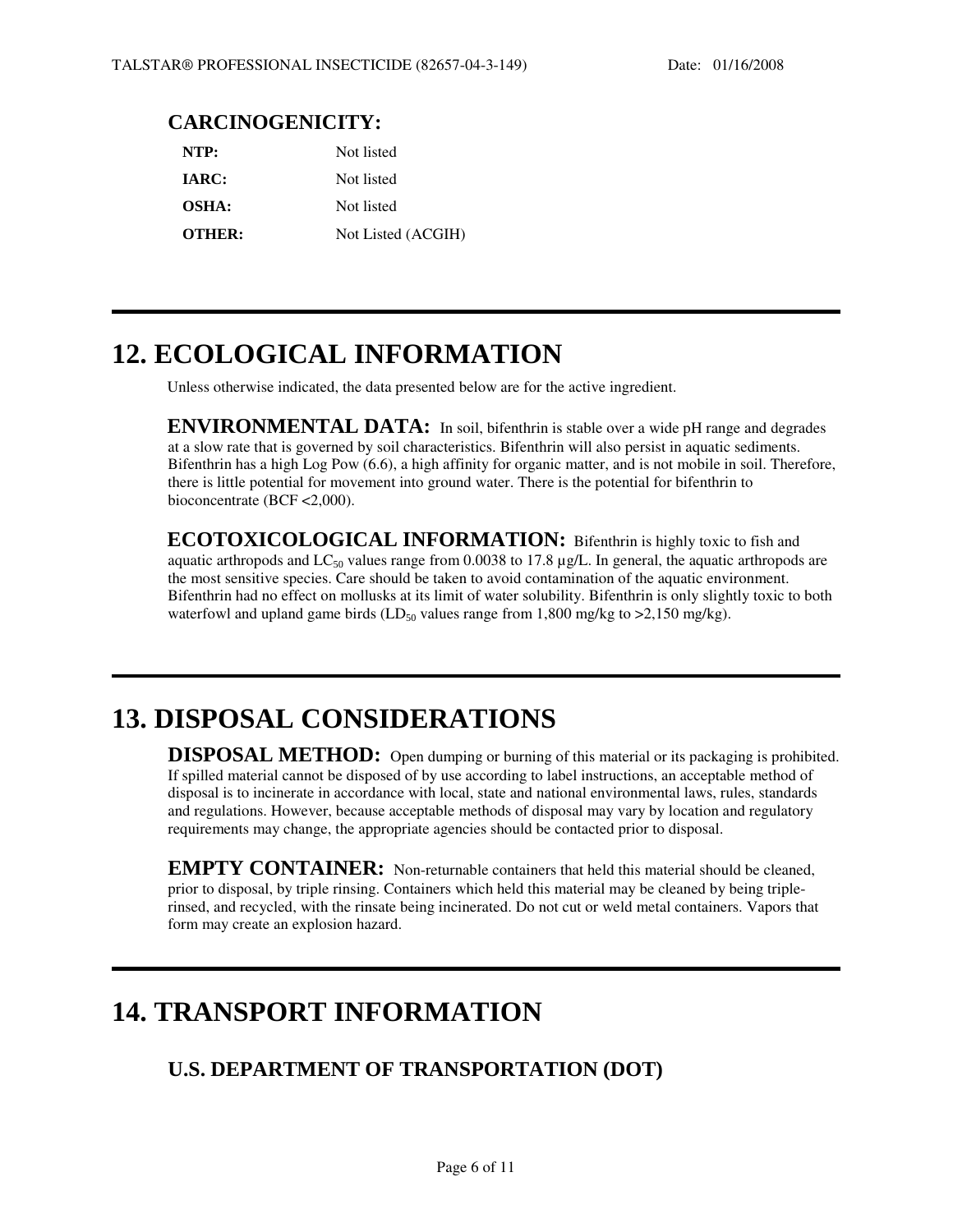| PACKAGING TYPE:                         | Non-Bulk                                                                                                                          |
|-----------------------------------------|-----------------------------------------------------------------------------------------------------------------------------------|
| <b>ADDITIONAL INFORMATION:</b>          | This material is not a hazardous material as<br>defined by US Department of<br>Transportation at 49 CFR Parts 100 through<br>185. |
| <b>PACKAGING TYPE:</b>                  | Bulk                                                                                                                              |
| <b>PROPER SHIPPING NAME:</b>            | Environmentally hazardous substance,<br>liquid, n.o.s.                                                                            |
| <b>TECHNICAL NAME(S):</b>               | <b>Bifenthrin</b>                                                                                                                 |
| <b>PRIMARY HAZARD CLASS / DIVISION:</b> | 9                                                                                                                                 |
| <b>UN/NA NUMBER:</b>                    | UN 3082                                                                                                                           |
| <b>PACKING GROUP:</b>                   | Ш                                                                                                                                 |
| <b>MARINE POLLUTANT:</b>                | <b>Bifenthrin</b>                                                                                                                 |
| LABEL(S):                               | 9                                                                                                                                 |
| <b>PLACARD(S):</b>                      | 9                                                                                                                                 |
| <b>MARKING(S):</b>                      | 3082                                                                                                                              |

### **INTERNATIONAL MARITIME DANGEROUS GOODS (IMDG)**

| <b>PACKAGING TYPE:</b>                  | Non-Bulk                                                                                            |
|-----------------------------------------|-----------------------------------------------------------------------------------------------------|
| <b>PROPER SHIPPING NAME:</b>            | Environmentally hazardous substance,<br>liquid, n.o.s.                                              |
| <b>TECHNICAL NAME(S):</b>               | <b>Bifenthrin</b>                                                                                   |
| <b>PRIMARY HAZARD CLASS / DIVISION:</b> | 9                                                                                                   |
| UN/NA NUMBER:                           | UN 3082                                                                                             |
| <b>PACKING GROUP:</b>                   | Ш                                                                                                   |
| <b>MARINE POLLUTANT:</b>                | <b>Bifenthrin</b>                                                                                   |
| LABEL(S):                               | 9                                                                                                   |
| <b>PLACARD(S):</b>                      | 9                                                                                                   |
| <b>MARKING(S):</b>                      | Environmentally hazardous substance,<br>liquid, n.o.s. (bifenthrin), $UN3082 +$<br>Marine Pollutant |
| <b>ADDITIONAL INFORMATION:</b>          | EmS Number: F-A, S-F                                                                                |

### **ADR - EUROPEAN AGREEMENT CONCERNING THE INTERNATIONAL CARRIAGE OF DANGEROUS GOODS BY ROAD**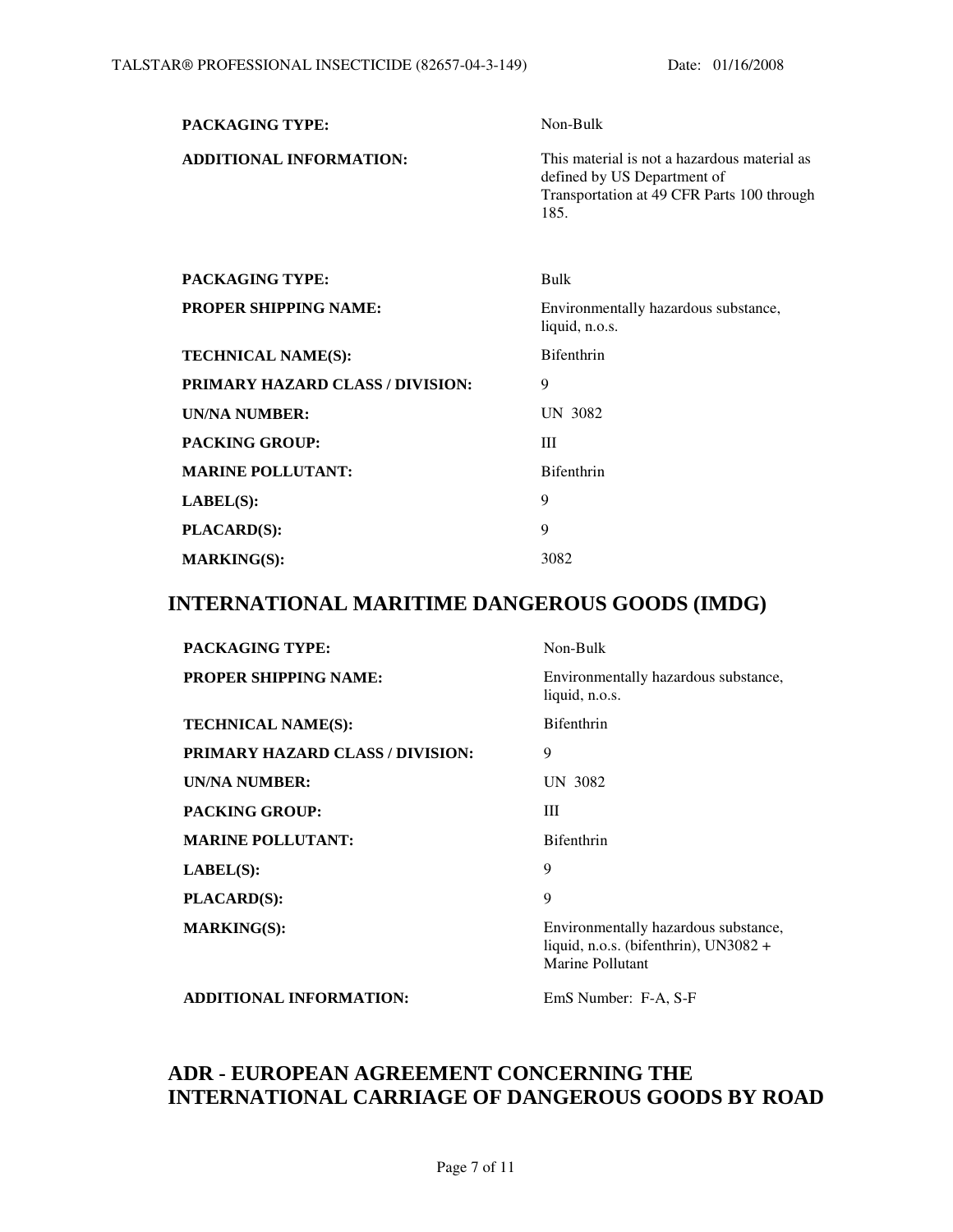| <b>PACKAGING TYPE:</b>                  | Non-Bulk                                               |
|-----------------------------------------|--------------------------------------------------------|
| <b>PROPER SHIPPING NAME:</b>            | Environmentally hazardous substance,<br>liquid, n.o.s. |
| <b>TECHNICAL NAME(S):</b>               | <b>Bifenthrin</b>                                      |
| <b>PRIMARY HAZARD CLASS / DIVISION:</b> | 9                                                      |
| <b>CLASSIFICATION CODE:</b>             | M6                                                     |
| <b>UN/NA NUMBER:</b>                    | <b>UN3082</b>                                          |
| <b>PACKING GROUP:</b>                   | Ш                                                      |
| <b>HAZARD IDENTIFICATION NUMBER:</b>    | 90                                                     |
| <b>MARINE POLLUTANT:</b>                | <b>Bifenthrin</b>                                      |
| LABEL(S):                               | 9                                                      |
| <b>PLACARD(S):</b>                      | 9                                                      |
| <b>MARKING(S):</b>                      | $UN3082 + Marine$ Pollutant                            |
|                                         |                                                        |

### **INTERNATIONAL CIVIL AVIATION ORGANIZATION (ICAO) / INTERNATIONAL AIR TRANSPORT ASSOCIATION (IATA)**

| <b>PACKAGING TYPE:</b>                      | Non-Bulk                                                                                                                                                                                                                                                                                                                                                      |
|---------------------------------------------|---------------------------------------------------------------------------------------------------------------------------------------------------------------------------------------------------------------------------------------------------------------------------------------------------------------------------------------------------------------|
| <b>PROPER SHIPPING NAME:</b>                | Environmentally hazardous substance,<br>liquid, n.o.s.                                                                                                                                                                                                                                                                                                        |
| <b>TECHNICAL NAME(S):</b>                   | <b>Bifenthrin</b>                                                                                                                                                                                                                                                                                                                                             |
| PRIMARY HAZARD CLASS / DIVISION:            | 9                                                                                                                                                                                                                                                                                                                                                             |
| <b>UN/NA NUMBER:</b>                        | UN3082                                                                                                                                                                                                                                                                                                                                                        |
| <b>PACKING GROUP:</b>                       | Ш                                                                                                                                                                                                                                                                                                                                                             |
| $\mathbf{LABEL}(S)$ :                       | 9                                                                                                                                                                                                                                                                                                                                                             |
| <b>LIMITED QUANTITY:</b>                    | Y914 / 30 kg                                                                                                                                                                                                                                                                                                                                                  |
| <b>LIMITED QUANTITY: PASSENGER / CARGO:</b> | 914 / No limit                                                                                                                                                                                                                                                                                                                                                |
| <b>LIMITED QUANTITY: CARGO:</b>             | 914 / No limit                                                                                                                                                                                                                                                                                                                                                |
| <b>ADDITIONAL INFORMATION:</b>              | When shipped by air within the USA, this<br>product is not regulated as a Marine<br>Pollutant in non-bulk packages and does not<br>require identification as a Marine Pollutant;<br>however, when shipped by air within, to<br>and/or from ADR signatory countries,<br>identification as Marine Pollutant is<br>required.<br>Marks: Environmentally hazardous |
|                                             | and consideration of the construction of the control of the                                                                                                                                                                                                                                                                                                   |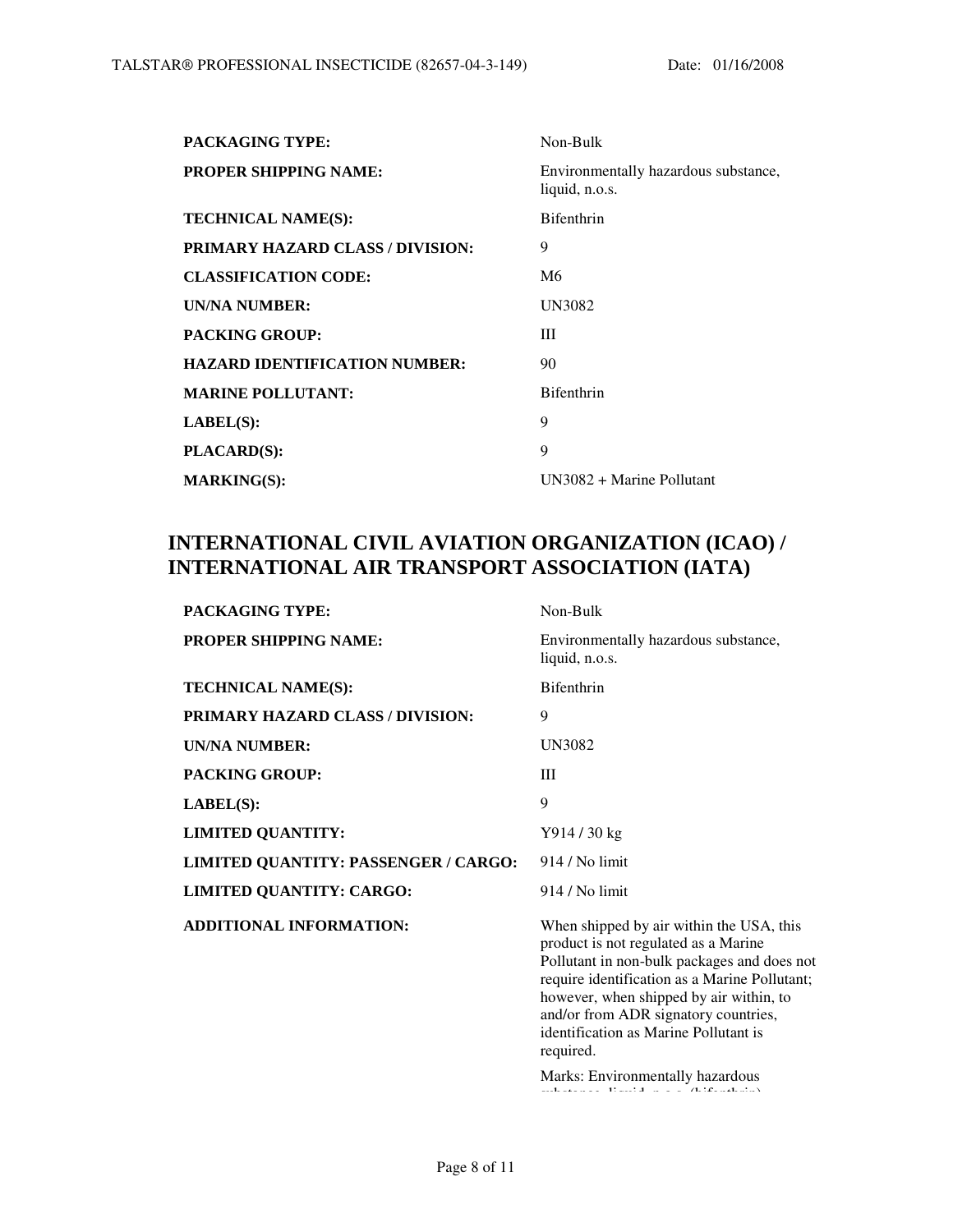UN3082 + Marine Pollutant

### **OTHER INFORMATION:**

HARMONIZED SYSTEM NUMBERS: Import to the U.S.A.: 3808.91.2500 Export from the U.S.A.: 3808.91.0000

## **15. REGULATORY INFORMATION**

### **UNITED STATES**

l

#### **SARA TITLE III (SUPERFUND AMENDMENTS AND REAUTHORIZATION ACT)**

#### **SECTION 302 EXTREMELY HAZARDOUS SUBSTANCES (40 CFR 355, APPENDIX A):** Not listed

#### **SECTION 311 HAZARD CATEGORIES (40 CFR 370):**

Immediate, Delayed

#### **SECTION 312 THRESHOLD PLANNING QUANTITY (40 CFR 370):**

The Threshold Planning Quantity (TPQ) for this product, if treated as a mixture, is 10,000 lbs; however, this product contains the following ingredients with a TPQ of less than 10,000 lbs.: None

#### **SECTION 313 REPORTABLE INGREDIENTS (40 CFR 372):**

This product contains the following ingredients subject to Section 313 reporting requirements: Bifenthrin

#### **CERCLA (COMPREHENSIVE ENVIRONMENTAL RESPONSE COMPENSATION AND LIABILITY ACT)**

**CERCLA DESIGNATION & REPORTABLE QUANTITIES (RQ) (40 CFR 302.4):** Not listed

**FEDERAL INSECTICIDE FUNGICIDE RODENTICIDE ACT** U.S. EPA Signal Word: CAUTION

### **INTERNATIONAL LISTINGS**

Australian Hazard Code: 3Z

### **HAZARD, RISK AND SAFETY PHRASE DESCRIPTIONS:**

Bifenthrin:

| EC Symbols: |    | (Toxic) |
|-------------|----|---------|
|             | Хn | (Harmfı |

(Harmful)

N (Dangerous for the environment)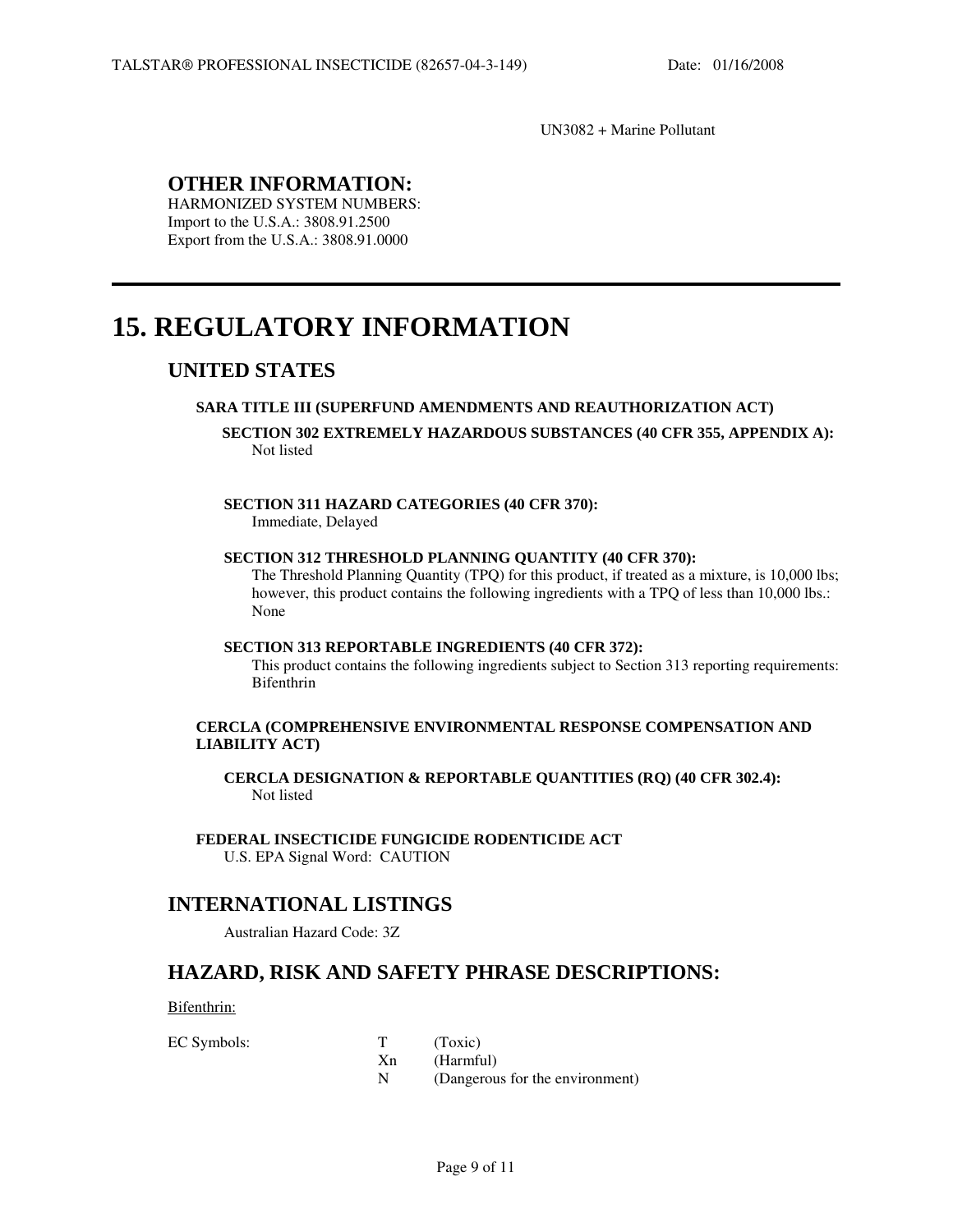| <b>EC Risk Phrases:</b>   | R <sub>25</sub> | (Toxic if swallowed.)                                                                                             |
|---------------------------|-----------------|-------------------------------------------------------------------------------------------------------------------|
|                           | R <sub>20</sub> | (Harmful by inhalation.)                                                                                          |
|                           | R43             | (May cause sensitization by skin contact.)                                                                        |
|                           | R50/53          | (Very toxic to aquatic organisms, may cause long-term adverse                                                     |
|                           |                 | effects in the aquatic environment.)                                                                              |
| <b>EC Safety Phrases:</b> | S1/2            | (Keep locked up and out of reach of children.)                                                                    |
|                           | S <sub>23</sub> | (Do not breathe gas, fumes, vapor, or spray)                                                                      |
|                           | S <sub>24</sub> | (Avoid contact with skin.)                                                                                        |
|                           | S37             | (Wear suitable gloves.)                                                                                           |
|                           | S38             | (In case of insufficient ventilation, wear suitable respiratory<br>equipment.)                                    |
|                           | S45             | (In case of accident or if you feel unwell, seek medical advice)<br>immediately - show the label where possible.) |
|                           | S <sub>29</sub> | (Do not empty into drains.)                                                                                       |

#### **Notes For Preparation:**

CLASSIFICATION: Mandatory labeling (self-classification) of hazardous substances: applicable

### **16. OTHER INFORMATION**

#### **NFPA**

| Health       |      |
|--------------|------|
| Flammability |      |
| Reactivity   |      |
| Special      | None |
| - -          |      |

No special requirements

NFPA (National Fire Protection Association)

Degree of Hazard Code:

- $4 =$ Extreme
- $3 = High$
- $2 = \text{Modern}$
- $1 =$ Slight
- $0 =$  Insignificant

#### **REVISION SUMMARY:**

This MSDS replaces Revision #2, dated October 18, 2007. Changes in information are as follows: Section 2 (Hazards Identification) Section 4 (First Aid Measures) Section 16 (Other Information)

Talstar and FMC - Trademarks of FMC Corporation